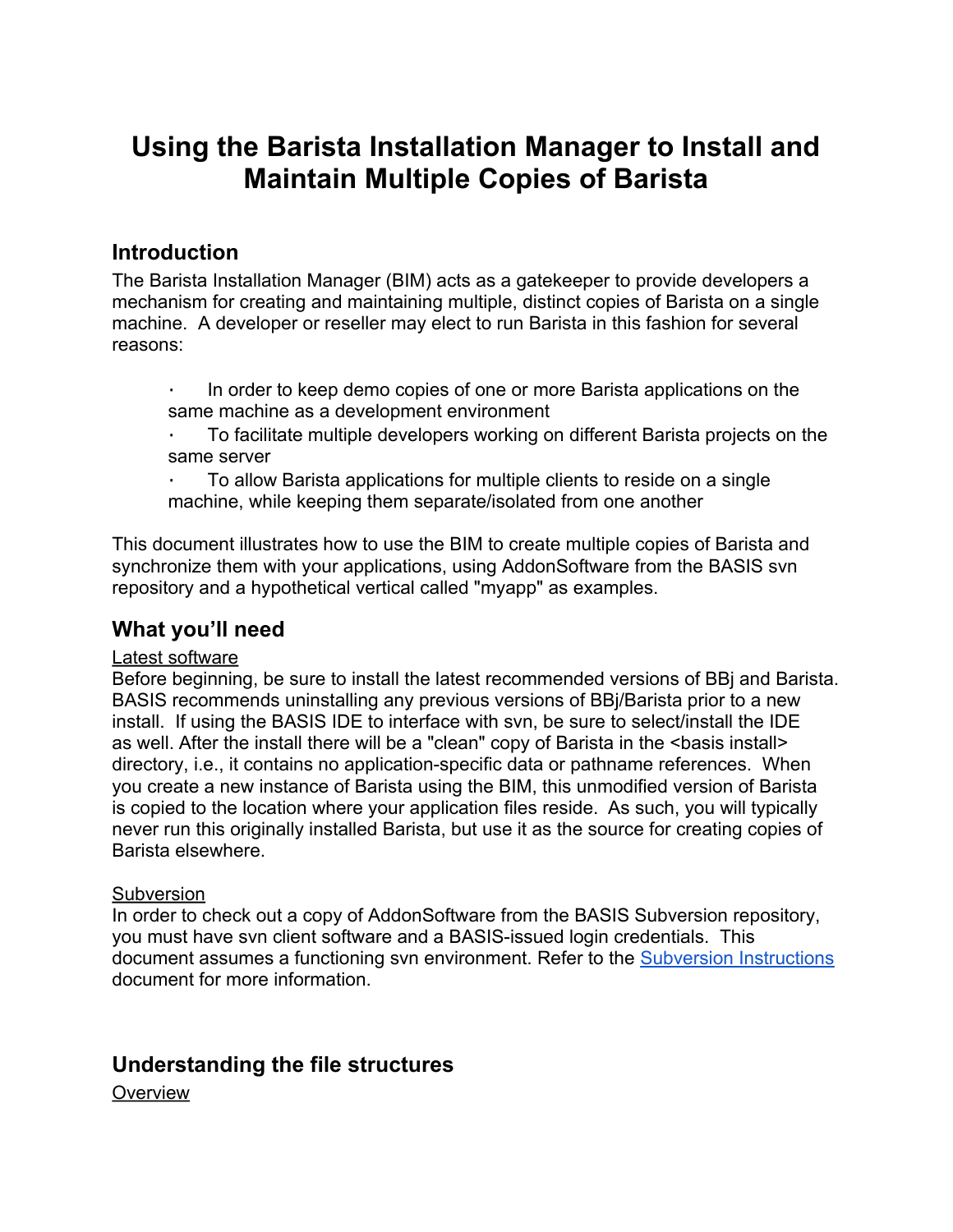It is important to understand the various configuration files in play when running multiple copies of Barista. Fortunately, the BIM does most of the heavy lifting for you.

Each copy of Barista uses its own barista.cfg file, located in <app\_install>/barista/sys/ config/<language>. The barista.cfg file contains numerous settings used by Barista, as well as stbl and pathname settings for any application(s) synchronized into Barista.

Barista makes use of the BASIS SQL engine when performing inquiries, so each copy of Barista contains an <app\_install>/barista/bbdict folder as well, containing the BASIS dd files. Because Barista hands over control to the BASIS SQL engine for inquiries, the BASIS config.ini file must contain information about each database being queried.

Important: Each copy of Barista must refer to a unique database name in the BASIS config.ini file. When you create a new copy of Barista, the BIM will copy the default "[Barista]" section of config.ini and paste it back into the config.ini with your new database name.

Last but not least, each application that you'll be synchronizing into a given copy of Barista needs a synchronization (.syn) file containing application-specific settings and/ or pathnames. The information in your application's app\_name.syn file, located in <app\_install>/apps/<app\_name>/config, is used to update the barista.cfg file and some Barista administrative tables, as well as the BASIS config.ini file.

#### Required file structure

Prior to using the BIM to create a new copy of Barista for your application, you need to have your application stored in the format depicted below. Directory/file names in <angle brackets> are those you supply. The apps/ directory is not mandatory, but can be used to provide some additional structure if you have multiple applications to sync into a given copy of Barista. Other directories are required and/or defined by Barista.

```
<app_install>/
     apps/
           <app_name>/
                 callpoints/
                  config/
                       <app_name.syn>
                 data/
                       arc/
                       bar/
                       cdf/
                       def/
                       sync/
                  lib/
                 prog/
                  prop/
```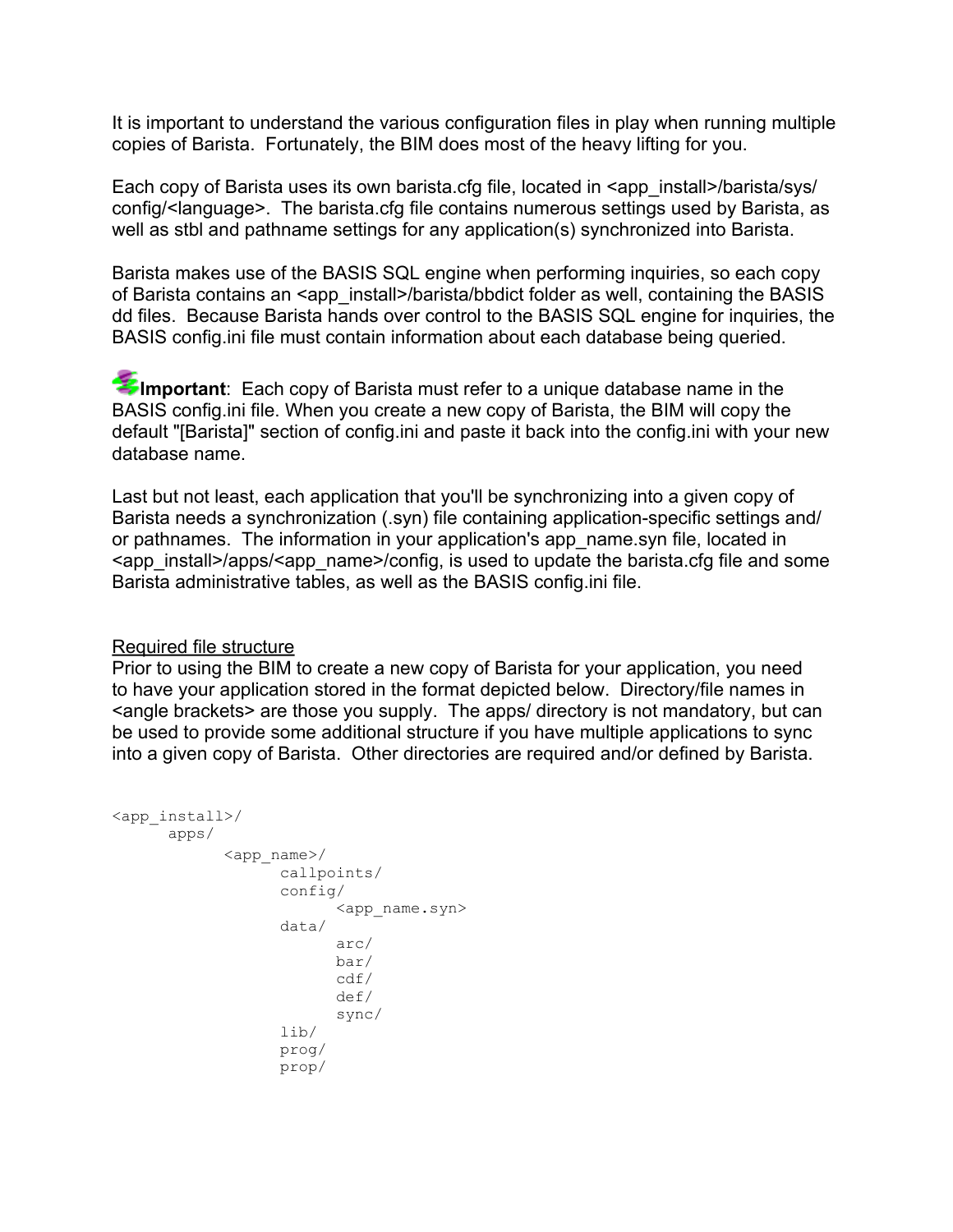Once this structure is in place, the BIM will copy Barista into  $\alpha$  app install>/barista/, and make the necessary configuration file additions/modifications. Below is file structure diagram showing how the BIM sets up two copies of Barista: one running a copy of AddonSoftware checked out from the svn repository, and another running an application called "myapp."

After the BIM makes a copy of the "clean" Barista in the target location, it updates the barista.cfg file with the new database name and barista directory pathnames, and also creates a section in the BASIS config.ini for the new database.

When you actually launch the application for the first time, the Auto-Synchronization process further updates barista.cfg and config.ini based on the entries in the application's .syn file ("app\_name.syn" in the diagram above).

```
<BASIS_home>
      barista/ (contains "clean" Barista)
      bin/ (contains bbj.exe, IDE)
      cfg/
                                      config.ini:
                          [Barista]
                                DATABASE=Barista
                                 DICTIONARY=<BASIS_home>/barista/bbdict/
                           [ADDON]
                                 +DATA=<addon_svn_workarea>/apps/aon/data/
                                 DATABASE=ADDON
                                 DICTIONARY=<addon_svn_workarea>/barista/bbdict/
                           [MYAPP]
                                 +DATA=<myapp_install>/apps/myapp/data/
                                 DATABASE=MYAPP
                                 DICTIONARY=<myapp_install>/barista/bbdict/
<addon_svn_workarea>/
      apps/
             aon/                                   
                    config/
                          addon_BIM.syn:
                                 DIR=<addon_svn_workarea>/apps/aon
                                 STBL=SET +DATA=<addon_svn_workarea>/apps/aon/
data/
                                 CFG=+DATA=<addon_svn_workarea>/apps/aon/data/
                    data/
                          arc/
                          bar/
                          cdf/
                          def/
                          sync/
                          data files...
      barista/
```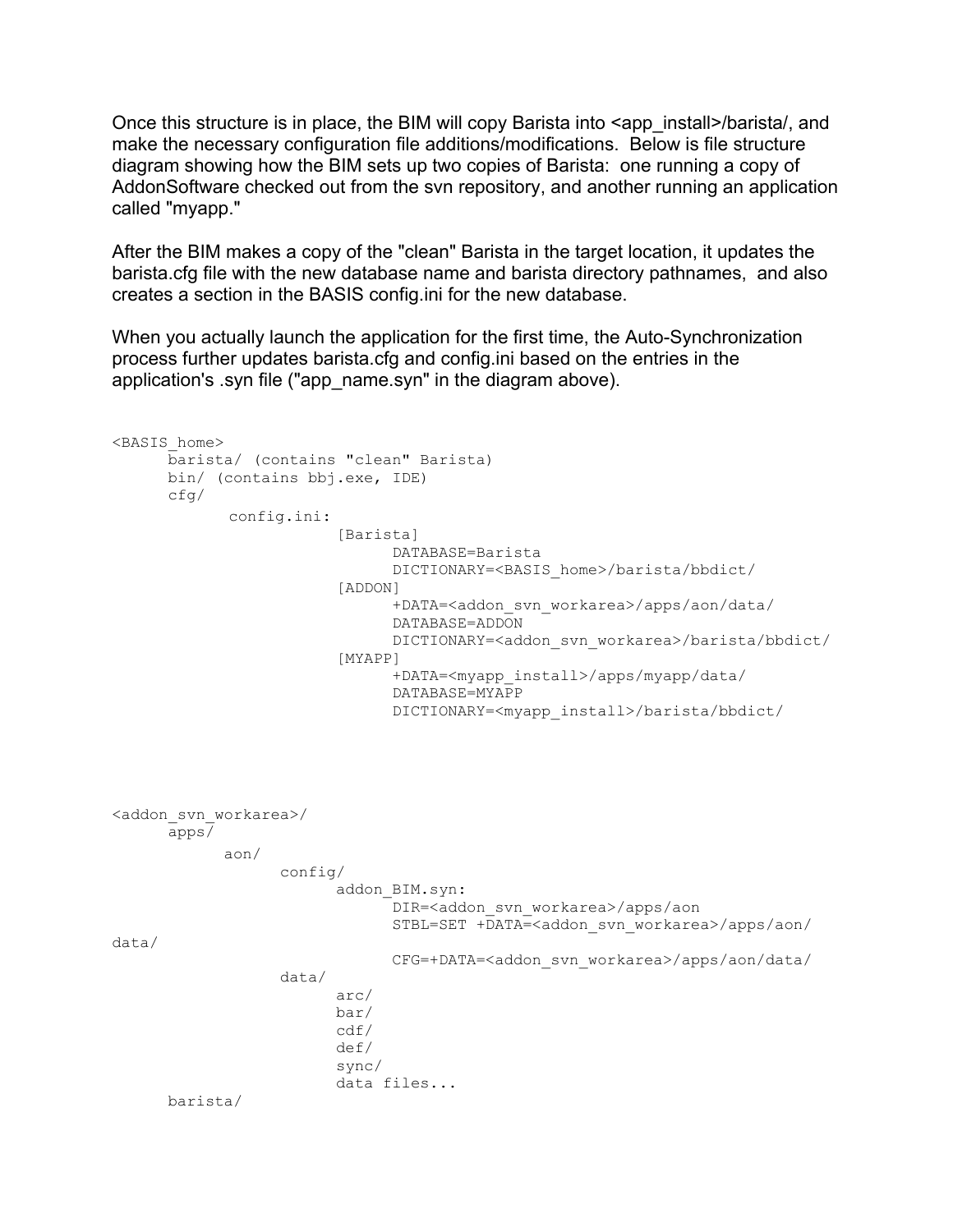```
sys/
                   config/
                          enu/
                                barista.cfg:
                                       [BaristaSystemSettings ]
                                       SET +DBNAME=ADDON
                                       ...
                                       [UserDataDirectories]
                                       SET +DATA=<addon svn workarea>/apps/aon/
data/
                                       ...
<myapp_install>/
      apps/
             myapp/                                   
                   config/
                          myapp.syn:
                                 DIR=<myapp_install>/apps/myapp
                                 STBL=SET +DATA=<myapp_install>/apps/myapp/data/
                                CFG=+DATA=<myapp_install>/apps/myapp/data/
                   data/
                          arc/
                          bar/
                          cdf/
                          def/
                          data files...
      barista/
             sys/
                   config/
                          enu/
                                 barista.cfg:
                                       [BaristaSystemSettings ]
                                       SET +DBNAME=MYAPP
                                       ...
                                       [UserDataDirectories]
                                       SET +DATA=<myapp_install>/apps/myapp/data/
                                        ...
```
# **Launching and running the BIM**

#### Barista Login Settings

The BIM is built into Barista, so you don't need to install any additional components in order to use it. Barista starts up with or without the BIM depending on settings selected from the Barista Login. Click the Settings button and select the Barista Installation Manager option to run Barista in Install Manager mode: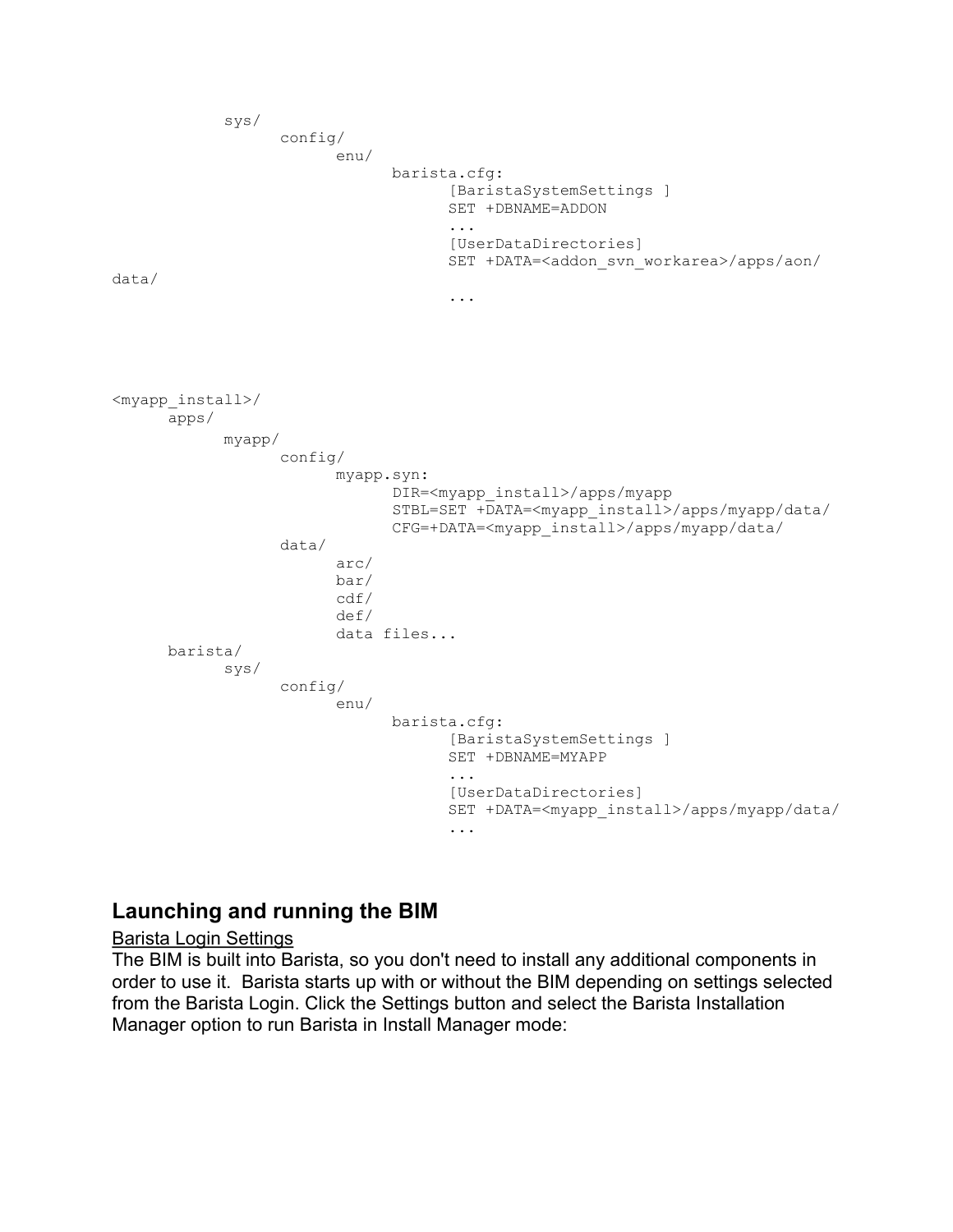| <b>BARISTA®</b><br><b>Application Framework</b>                                                                                                                                                                                                                                                                                  |               | User ID: admin<br>Password: |             |
|----------------------------------------------------------------------------------------------------------------------------------------------------------------------------------------------------------------------------------------------------------------------------------------------------------------------------------|---------------|-----------------------------|-------------|
| Copyright <sup>®</sup> 2007-2011 BASIS International Ltd. All rights reserved.                                                                                                                                                                                                                                                   |               |                             |             |
| Notice: This software is proprietary and is distributed under license agreements which<br>grant specific rights of use to Barista licensees. Unauthorized reproduction or distribution<br>of any part of this software may result in civil and criminal penalties and will be prosecuted<br>to the maximum extent under the law. |               |                             |             |
| Login                                                                                                                                                                                                                                                                                                                            |               | Cancel                      | Settings << |
|                                                                                                                                                                                                                                                                                                                                  |               |                             | English     |
| Server: ocalhost                                                                                                                                                                                                                                                                                                                 | 2002<br>Port: | V Save Password             |             |
| <b>SSL</b><br>Timeout:                                                                                                                                                                                                                                                                                                           | 5000          |                             |             |
| Launch: Barista Application Framework<br>funch in browser (BUI)<br><b>Barista Installation Manager</b>                                                                                                                                                                                                                           |               |                             |             |

Once logged in, you'll see the Install Manager form. The "BARISTA" line in the grid refers to the original copy of Barista in the <BASIS install>/ directory. From here, you can create a new copy/instance of Barista, delete or modify settings for an existing instance, or simply launch the desired copy.

| <b>Barista Installation Manager</b> | $\mathbf{x}$<br>▣<br>U                       |
|-------------------------------------|----------------------------------------------|
| File Edit Help                      |                                              |
| $9 \tpm 2 \times 1$                 |                                              |
| /1D                                 | Description                                  |
| <b>BARISTA</b>                      | <b>Barista Application Framework</b><br>lo i |
|                                     |                                              |
|                                     |                                              |
|                                     |                                              |
|                                     |                                              |
|                                     |                                              |
| ENU                                 |                                              |

Once you've used the BIM to create a new copy of Barista, you can create a separate shortcut to directly launch that installed copy if you want to bypass the BIM form.

Create a new Barista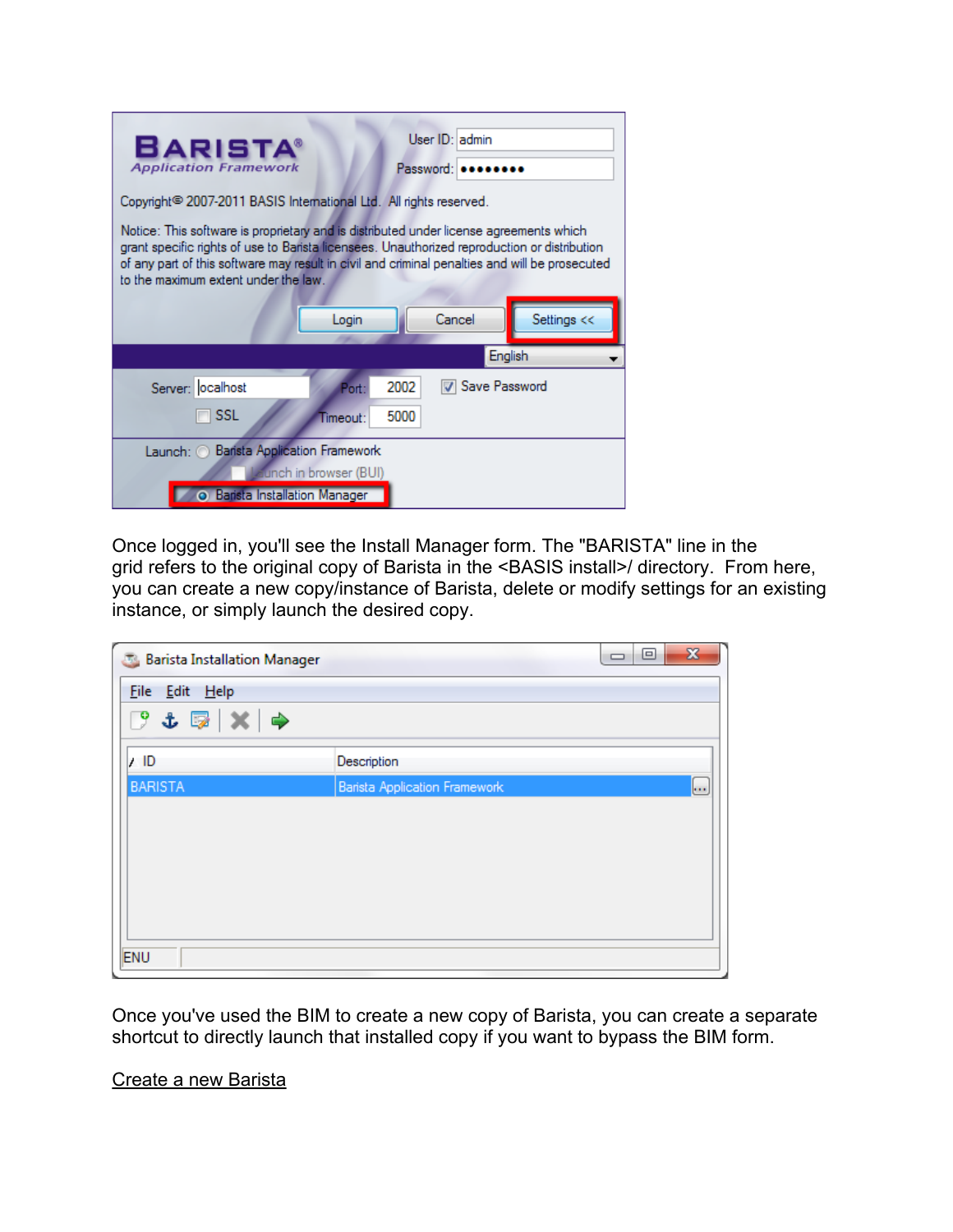The following shows what happens when you select the "New" button. The Create/ Modify Barista Installation window appears, and you're prompted to fill in an Installation ID, Description and Location. The Installation ID is the name that Barista will use to set up the +DBNAME stbl and create the database section in the BASIS config.ini file. Fill out (or browse to) the Location field using the name of the directory/folder in which your application is stored.

|                                         | Create/Modify Barista Installation                                                                                                                               | $\mathbf{x}$<br>$\equiv$<br>$\Box$ |
|-----------------------------------------|------------------------------------------------------------------------------------------------------------------------------------------------------------------|------------------------------------|
| Installation ID: NEWAPP<br>Description: |                                                                                                                                                                  |                                    |
|                                         | Location: C:/newapp                                                                                                                                              |                                    |
|                                         | Version: 12.11.1351032170<br>Date Created: 10/26/2012 @ 12:37:32                                                                                                 |                                    |
|                                         | Properties:   +T0 -q -WD" << DIR>>/barista"<br>-c"< <dir>&gt;/barista/sys/config/enu/barista.cfg"<br/>"&lt;<dir>&gt;/barista/sys/prog/bar_login.bbj"</dir></dir> |                                    |
|                                         | Create                                                                                                                                                           | Cancel                             |

Once you tab out of the Location field, Barista fills in the Properties box using the new information, as shown below, where we're using C:/dev\_addon as the <addon\_svn\_workarea>: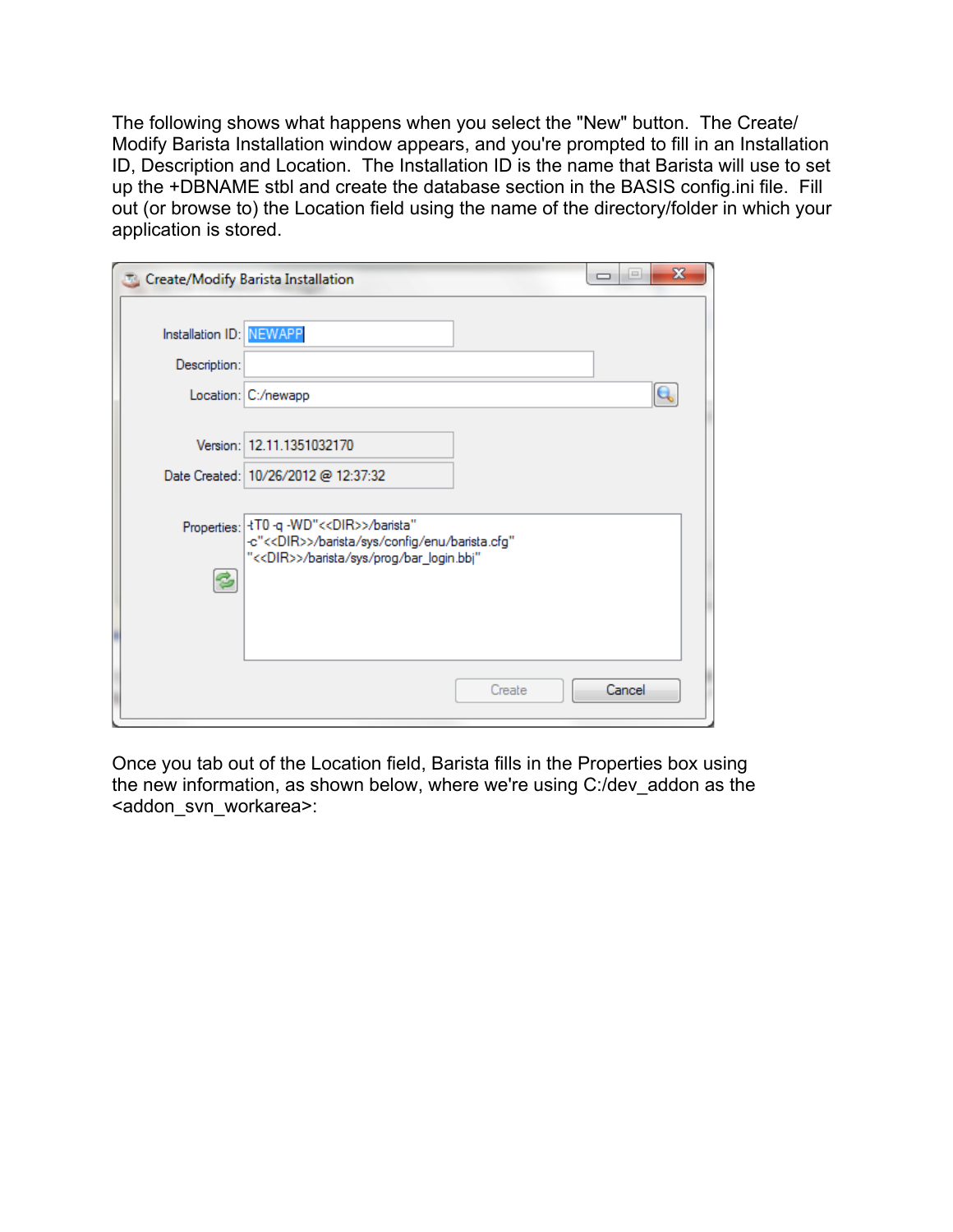|             | Create/Modify Barista Installation                                                                                                                           | х<br>i=<br>$\Box$ |
|-------------|--------------------------------------------------------------------------------------------------------------------------------------------------------------|-------------------|
|             | Installation ID: DEV_ADDON                                                                                                                                   |                   |
|             | Description: Addon SVN Development                                                                                                                           |                   |
|             | Location: C:/dev_addon                                                                                                                                       |                   |
|             | Version: 12.00.1339461282<br>Date Created: 07/05/2012 @ 09:24:07                                                                                             |                   |
| Properties: | -CPdev_addon -tT0 -q -WD"C:/dev_addon/barista"<br>-c"C:/dev_addon/barista/sys/config/enu/barista.cfg"<br>"C:/dev_addon/barista/sys/prog/bar_login.bbj" - aon |                   |
|             | Save                                                                                                                                                         |                   |

Note: If you would like Barista to display the MDI window title based on the value of the +MDI\_TITLE stbl, then add a space, dash, space, and some text, such as " - aon" (no quotes) to the end of the Properties line (i.e., after bar\_login.bbj). You can either add the +MDI\_TITLE line to your .syn file prior to running the Auto-Sync (adding to the .syn will preserve the setting between Barista installs), or add/change it directly in barista.cfg after the Auto-Sync, via the Barista Administration -> Development -> Configuration grid.

When you press the Create button, Barista installs a copy of itself in the location specified, clears out the dictionary and other Barista tables, and makes the necessary configuration file entries. You now have a fully functional copy of Barista ready to launch: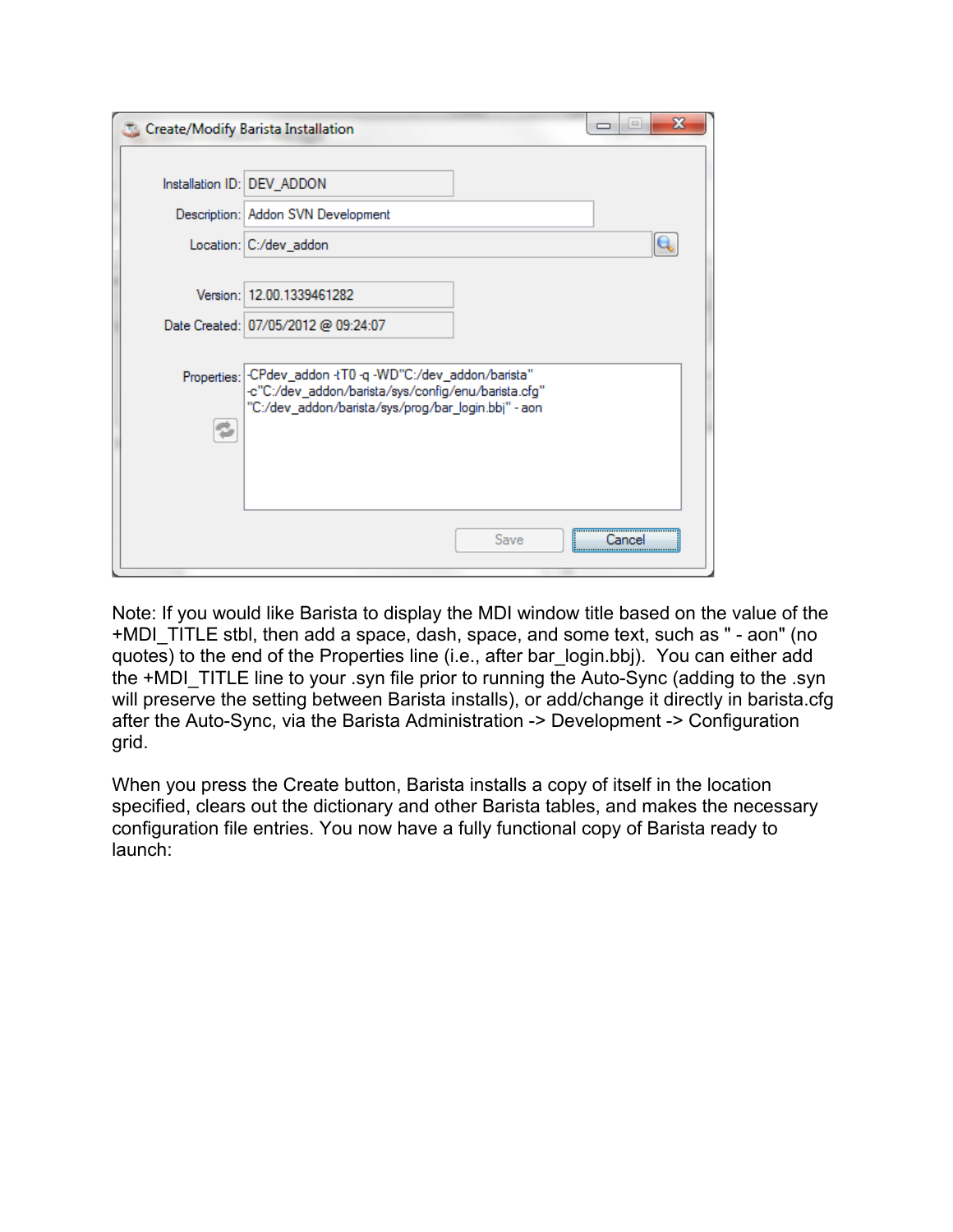| <b>Barista Installation Manager</b>    |                                      | $\mathbf{x}$<br>▣<br>$\Box$ |
|----------------------------------------|--------------------------------------|-----------------------------|
| File Edit Help                         |                                      |                             |
| $C$ $L \mathbb{R}  X  \Leftrightarrow$ |                                      |                             |
| 7 ID                                   | Description                          |                             |
| <b>BARISTA</b>                         | <b>Barista Application Framework</b> |                             |
| DEV_ADDON                              | Addon SVN Development                | <b>I</b>                    |
|                                        |                                      |                             |
|                                        |                                      |                             |
|                                        |                                      |                             |
| ENU                                    |                                      |                             |

When launching an instance of Barista from the BIM, you'll be presented with an additional login screen, confirming which application/copy of Barista you're launching:

|                                                                                                                                                                                                                                                                                                                                  | Barista<br><b>Application</b><br>Framework | User ID: barista<br>Password: |                 |
|----------------------------------------------------------------------------------------------------------------------------------------------------------------------------------------------------------------------------------------------------------------------------------------------------------------------------------|--------------------------------------------|-------------------------------|-----------------|
| Copyright® 2007-2009 BASIS International Ltd. All rights reserved.                                                                                                                                                                                                                                                               |                                            |                               |                 |
| Notice: This software is proprietary and is distributed under license agreements which<br>grant specific rights of use to Barista licensees. Unauthorized reproduction or distribution<br>of any part of this software may result in civil and criminal penalties and will be prosecuted<br>to the maximum extent under the law. |                                            |                               |                 |
| English                                                                                                                                                                                                                                                                                                                          |                                            |                               |                 |
|                                                                                                                                                                                                                                                                                                                                  | AddonSoftware from svn repository [ADDON]  |                               | Login<br>Cancel |

### Auto-Synchronize your application

When you launch an application from the BIM the first time, the Auto-Synchronize process builds the Barista and BASIS dd files and compiles callpoint code for the application. The Auto-Sync looks in the directory structure you've established and lists any .syn file as candidates for synchronization. If you have multiple applications under the <app\_install>/apps/ directory, such as AddonSoftware and your own vertical, you may want to synchronize them both into your new copy of Barista. If the applications are related, i.e., share any dictionary information such as Element Types, then synchronize only the main application here, then install the other application(s) using Barista's *Install* [Application Wizard](https://docs.google.com/a/basis.com/document/d/1twS7PNfDVlCP9F1LO1z-oEXMM6Z_t3sekjJBeDozMb0/edit). This wizard has some extra logic to check for potential conflicts prior to installing, allowing you to manage the process.

In the case of AddonSoftware as checked out from the svn repository, you'll see more than one .syn file listed. These .syn files differ internally in how the pathnames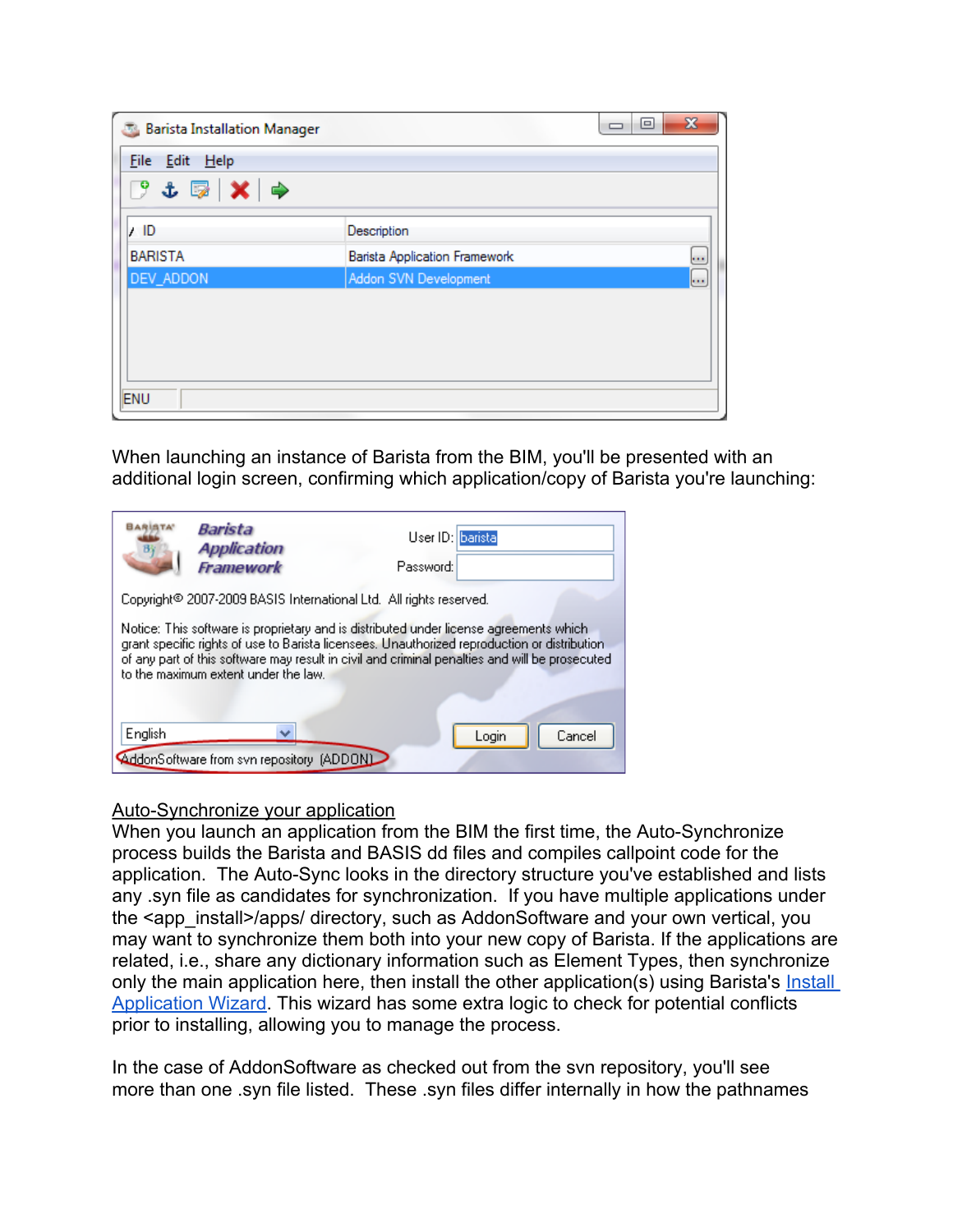are defined. The version of Addon that is pre-built and available for download from the website uses addon.syn, which contains pathnames of "**..**/apps/aon/data/." The addon dev.syn file is used by VAR's who check out Addon from the repository. Pathnames in this .syn file are "/apps/aon/data." If you check out Addon to /apps/aon, you can sync using this file without having to make modifications. If you've checked out Addon to some other location, or have additional settings you'd like to add, then save the addon dev.syn file under a different name and make the necessary modifications. Then select your customized .syn file for the Auto-Sync. *Note*: only select one of the addon\*.syn files for synchronization, and uncheck the others.

Important: The Auto-Synchronize process will look in the directory structure for your application for any .syn files. Prior to launching your new copy of Barista for the first time, make sure you have created a customized .syn file that contains stbl's, pathnames, etc. corresponding to where you've stored your application!

Using our previous diagram, if you've created <addon svn workarea> as C:/dev\_addon on your system, you will set pathnames inside your copy of addon\_<my\_copy>.syn to say "/dev\_addon/aon/data/," as shown in the screenshot below.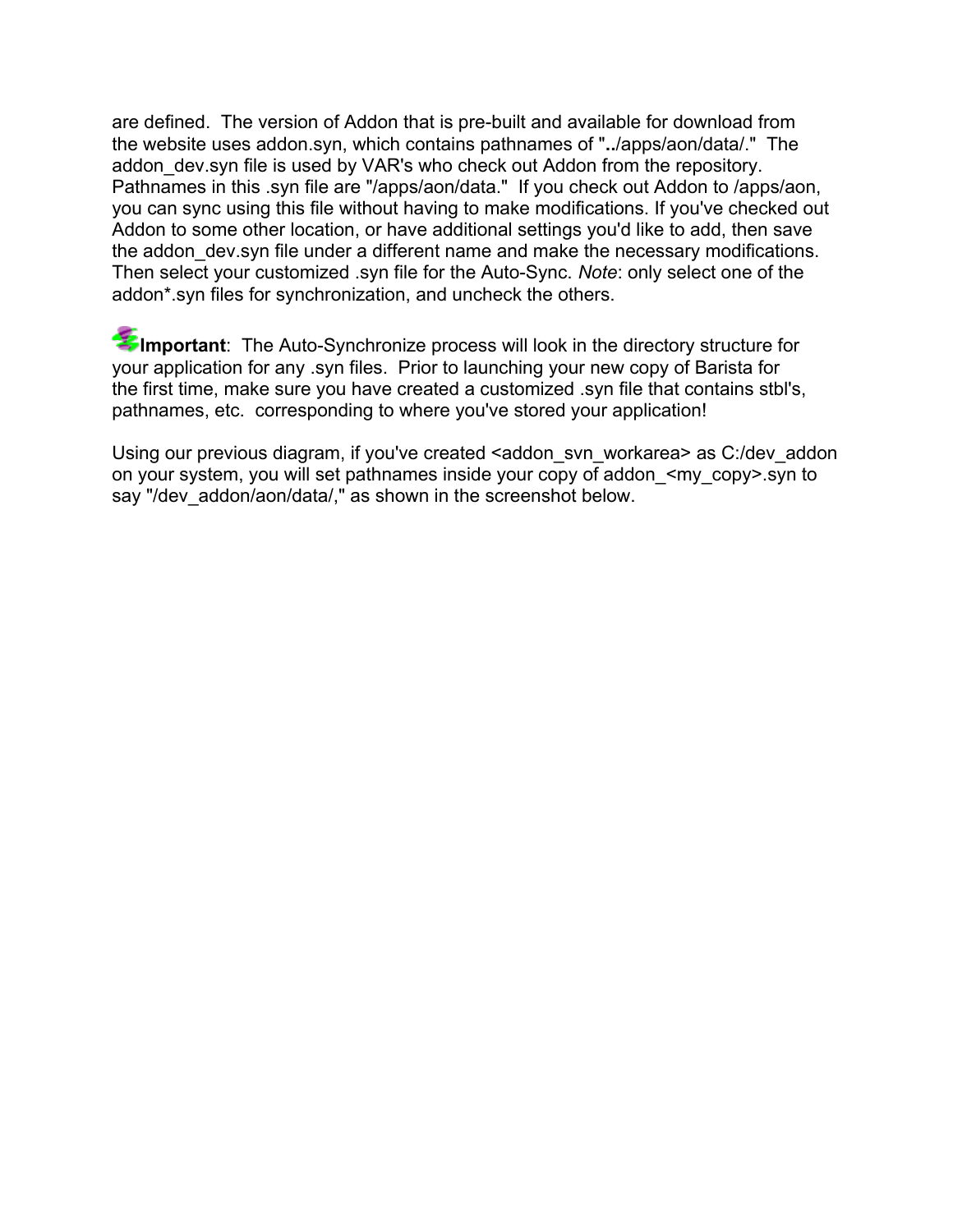| Auto Synchronize Barista<br>$\mathbf{x}$<br>$\Box$   |                |                                             |         |               |
|------------------------------------------------------|----------------|---------------------------------------------|---------|---------------|
| <b>Application Sync File</b><br>✓                    |                |                                             | Type    | Refresh       |
| /aon/config/addon.syn                                |                |                                             | F.<br>▲ | Application   |
| $\overline{\mathbf{v}}$<br>./aon/config/addon_CH.syn |                |                                             | 0       |               |
| /aon/config/addon_dev.syn                            |                |                                             | 6       | <b>Status</b> |
|                                                      |                |                                             |         | Hide Data     |
|                                                      |                |                                             |         |               |
|                                                      |                |                                             |         |               |
| Compile imported form definitions                    |                |                                             |         | Synchronize   |
| Don't ask me this again                              |                |                                             |         |               |
|                                                      |                |                                             |         | Exit          |
| Application Sync File                                | Category       | Definition                                  |         |               |
| /aon/config/addon_CH.syn                             | <b>SYSSTBL</b> | SET +DEMO_DATE_INCREMENT=16                 |         |               |
| /aon/config/addon_CH.syn                             | <b>SYSSTBL</b> | SET +BARISTA_BUILD_ID=9999999999            |         |               |
| /aon/config/addon_CH.syn                             | <b>SYSSTBL</b> | SET +BARISTA_INHOUSE_DEV=CHECKSUM9999999999 |         |               |
| /aon/config/addon_CH.syn                             | <b>SYSSTBL</b> | SET +UT_ARC=/dev_addon/aon/util/arc/enu/    |         |               |
| /aon/config/addon_CH.syn                             | <b>SYSSTBL</b> | SET +DIR_DAT=/dev_addon/aon/data/           |         |               |
| /aon/config/addon_CH.syn                             | <b>SYSSTBL</b> | Ξ<br>SET +ADDATA=/dev_addon/aon/data/       |         |               |
| /aon/config/addon_CH.syn                             | <b>SYSSTBL</b> | SET +APDATA=/dev_addon/aon/data/            |         |               |
| /aon/config/addon_CH.syn                             | <b>SYSSTBL</b> | SET +ARDATA=/dev_addon/aon/data/            |         |               |
| /aon/config/addon_CH.syn                             | <b>SYSSTBL</b> | SET +BMDATA=/dev_addon/aon/data/            |         |               |
| /aon/config/addon_CH.syn                             | <b>SYSSTBL</b> | SET +CRDATA=/dev_addon/aon/data/            |         |               |
| /aon/config/addon_CH.syn                             | <b>SYSSTBL</b> | SET +GLDATA=/dev_addon/aon/data/            |         |               |
| /aon/config/addon_CH.syn                             | <b>SYSSTBL</b> | SET +IVDATA=/dev_addon/aon/data/            |         |               |
| /aon/config/addon_CH.syn                             | <b>SYSSTBL</b> | SET +MPDATA=/dev_addon/aon/data/            |         |               |
| /ann/confin/addon CH syn                             | SYSSTRI        | SET +OPDATA=/dev_addon/aon/data/            |         |               |

Since Barista builds the arc and def files needed to run forms, the arcs and defs themselves are not stored in the repository. You have a few options for building forms. First, you can check the "Compile imported form definitions" box in the Auto-Sync, as pictured above. Alternatively, you can leave this box unchecked, and then rebuild all forms from the Form Manager after the Auto-Sync has completed and you launch Addon (or any other application). Both of these options will build all forms, which is nice, but will add to the time needed to get the application up and running. If you elect not to build all forms, Barista will build them the first time a given form is launched. This option makes for faster startup, but will impose a bit of overhead as you run any form that hasn't been built before.

#### Deleting a copy of Barista

The BIM also lets you remove a copy of Barista that has been synchronized with one or more of your applications. If you choose the "Record" option, Barista simply deletes the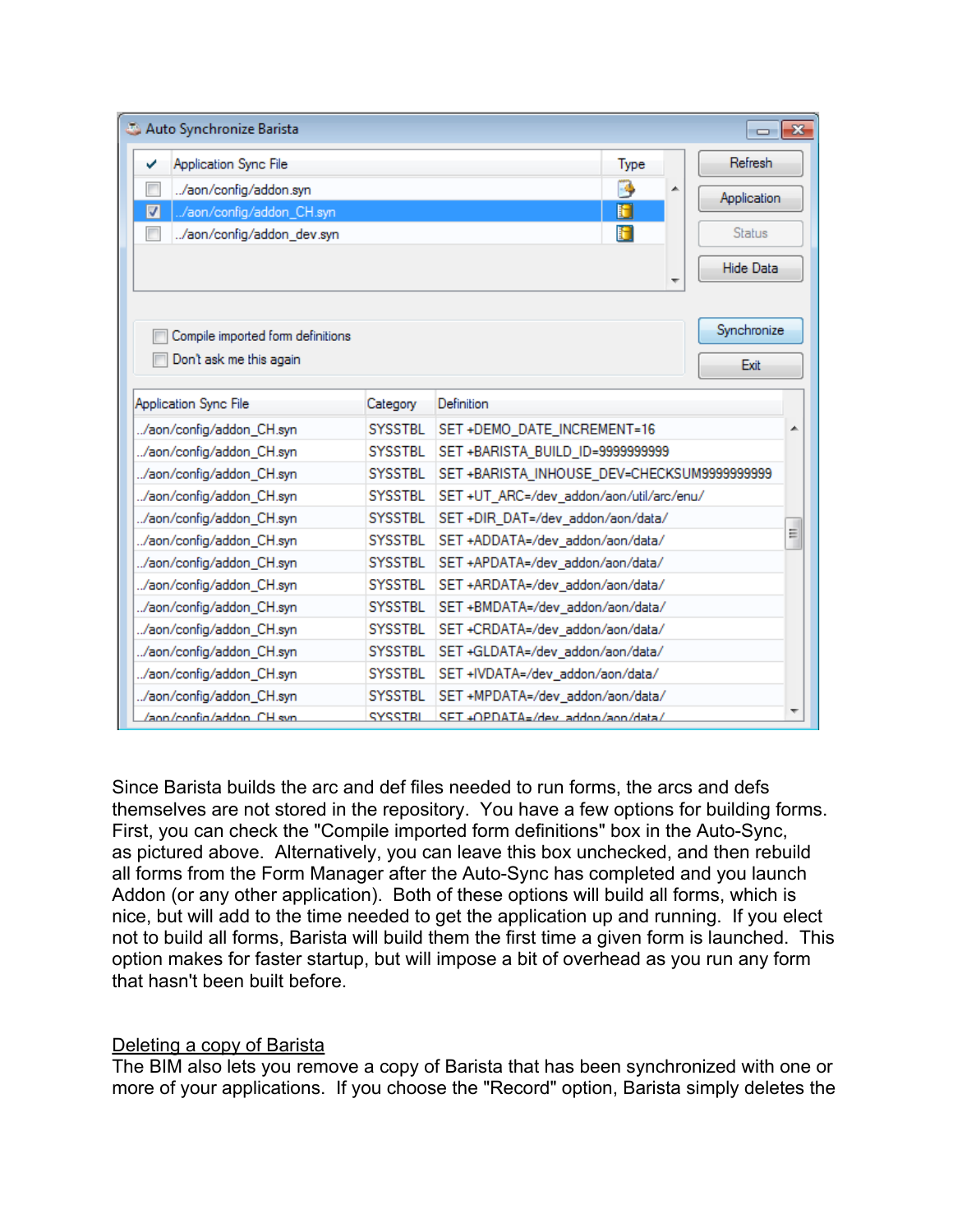reference to this instance in the BIM grid. If you choose the "Installation" option, Barista removes the <app\_install>/barista/ folder, and removes the corresponding database section from the BASIS config.ini file. Neither of these options has any effect on your application files themselves.



After deletion, your file structure will once again look like it did when the application was first created – the barista folder has been removed. Note: if the barista folder remains, then there may have been one or more files that were open and could not be deleted. This should not interfere with re-installing Barista into your <app\_install> location.

```
<app_install>/
      apps/
            <app_name>/
                   callpoints/
                   config/
                         <app_name.syn>
                   data/
                         arc/
                         bar/
                         cdf/
                         def/
                         sync/
                   lib/
                   prog/
                   prop/
```
When you want to upgrade the copy of Barista for one of your applications, install a new BBj/Barista, then use the Delete process to remove the old copy of Barista. Close and restart the BIM, and then run the Create process to once again copy the new Barista